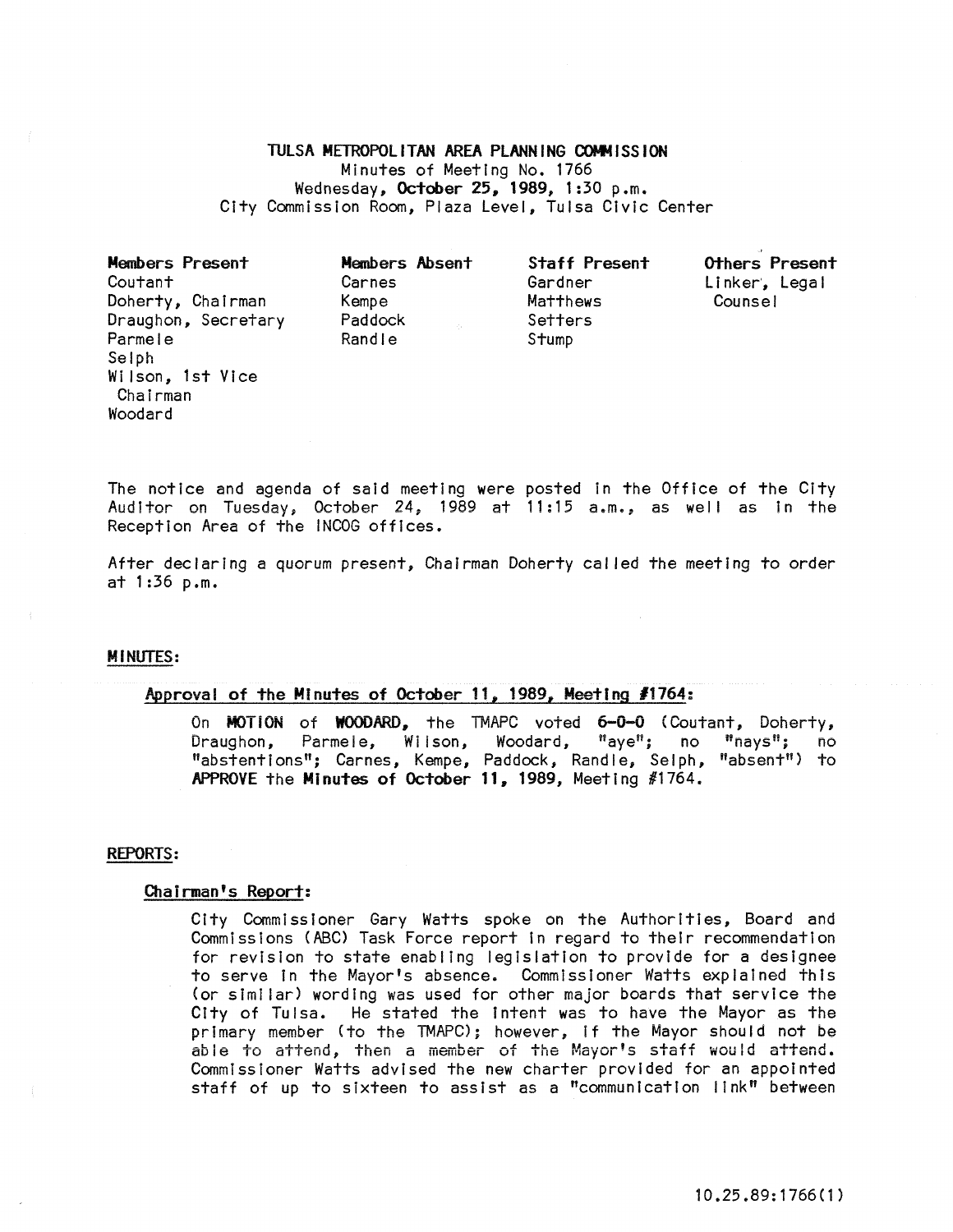the Mayor's office and the various boards, commissions, etc. serving the City. He commented the Task Force envisioned the designee as "the person in the Mayor's administration who would also have responsibility in other related areas. This person would be voting and acting, not as an individual for himself, but on behalf of the Mayor In carrying out the Mayor's policy and fol lowing his guidance."

Ms. Wilson commented the Issue at the Planning Commission level was the term "ex officio" as used in the current state statutes. The TMAPC was unlike many of the other boards considered, in that the TMAPC was one of the few commissions/boards set up by state statute. She Inquired If the Task Force had considered having the City Auditor, as an elected official, serve as the designee. Commissioner Watts explained the new charter provided for three branches: Mayor, Auditor and City Council. If the Auditor served in this function, then the TMAPC would not have the Mayor's office represented. Further, since the Mayor will not be a voting member of the new Council, he would then be entirely out of the process.

Chairman Doherty commented this perspective was something the full Commission could reflect upon. Commissioner Watts requested the Planning Commission reconsider their position, discuss It and he was hopeful the TMAPC would be supportive of the ABC Task Force recommendation.

Mr. Coutant stated his concern was "that It would seem very unlikely that it would work that way." He envisioned having an administrative person who would, hopefully, show up each week and vote routinely, not out of some allegiance to a stated and known policy of the Mayor's office since there were seldom Issues before the Commission that involved something that clearly impacted on a "policy". He explained that only occasionally would there be a particuiarly political Issue before the TMAPC that might reach the Mayor's attention that would be communicated to the designee. He stressed this would most certainly be the exception, as the remainder of the time this designee would be Just another appointment to the Commission for matters on zoning, subdivision, etc.

Mr. Parmele Inquired If revisions to the state enabling legislation (statutes) would impact the County Commission policy. Currently, the County designee was another elected Commissioner. Commissioner Watts commented that it was not the Intent of the ABC Task Force to Impact the County policies or practices.

In response to Ms. Wi Ison, Commissioner Watts advised he would check the wording of the ABC recommendation to clarify the designee would be from the Mayor's administrative staff only, and not a citizen appointment.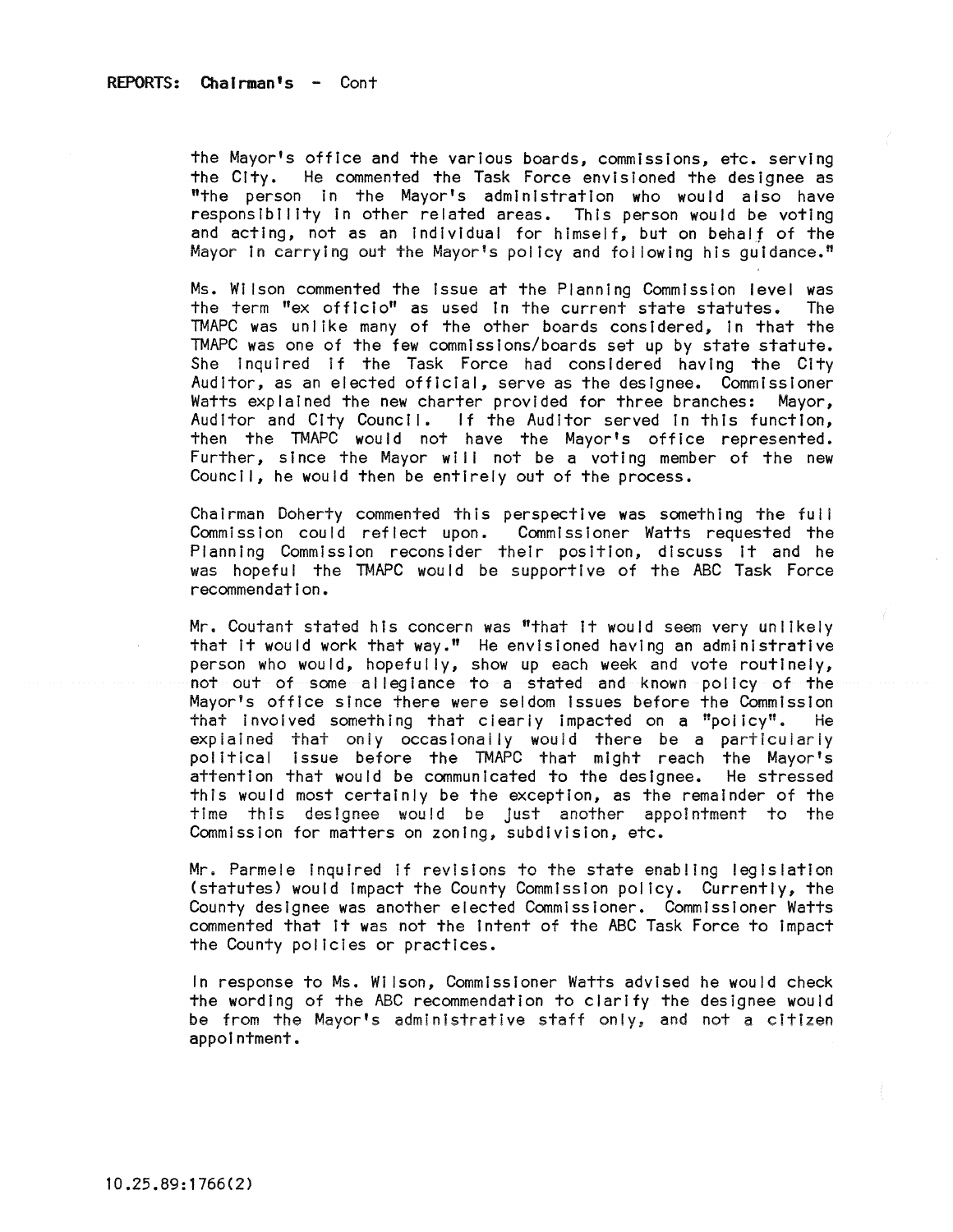### PUBLIC HEARING:

# TO CONSIDER AMENDMENTS TO THE DISTRICT 4 PLAN MAP & TEXT AND THE DISTRICT 6 PLAN MAP & TEXT RESULTING FROM THE UTICA MEDICAL CORRIDOR STUDY

### Comments & Discussion:

Ms. Dane Matthews Introduced these public hearing Items, reviewing the specific amendments to the District 4 and District 6 Plan Maps & Text as relate to the recommendations approved by the TMAPC in the Utica Medical Corridor Study. Ms. Matthews advised of a minor revision to the text In the DistrIct 4 Plan (3.5.3) as pointed out by Mr. Charles Norman. She added these amendments have been reviewed by the Planning Team chairmen In the respective districts.

Mr. JIm SIcking (1724 East 13th Street) stated he has spoken with Ms. Matthews regarding the District 4 Plan amendments. He advised he was representing a group of residents who wished to be included in the expanded special district near Hillcrest. Mr. Sicking requested action on today's proposed map amendments be continued so as to set another meeting with the Planning Team In order to consider modifications to the Plan Map. He clarified the area wishing to be Included was approximately two blocks at 13th Street and Wheeling Avenue, which would "square off" the map delineation on the southeast corner.

Mr. Parmele suggested a continuance might be appropriate to consider this request. Mr. Gardner commented another way to address this concern would be to proceed wIth adoption of the proposed amendments; then have the resident's request considered by the Comprehensive Plan Committee. This would allow time for additional study and would not impede any applIcations presented in this special corridor area In the meantime. Mr. Coutant agreed with Mr. Gardner's suggestion.

Mr. Charles Norman commented on amendments to Sections 3.5.7, 3.5.8 and 3.5.9 of the District 4 Plan as expansions of the Study itself per "Recommendations" - item  $f11.$  Ms. Matthews stated the wording of Ms. Matthews stated the wording of Section 3.5.7 would be amended so as to clarify that safe accessibility should be provided. In regard to 3.5.9, Ms. Matthews stated It was not the intent to require the developer to provide a traffic impact study, but only to assure traffic needs be consIdered.

Mr. Coutant advised the ComprehensIve Plan Committee voted to recommend approval of the District 4 and 6 Plan Maps & Taxt as proposed. He then moved for approval of amendments to the District 4 Plan Map & Text, as presented by Staff, and approval of the related Resolution No. 1766:692, with a directive to Staff to pursue study of modification to the Plan Map as requested by the residents near 13th Street & Wheeling Avenue.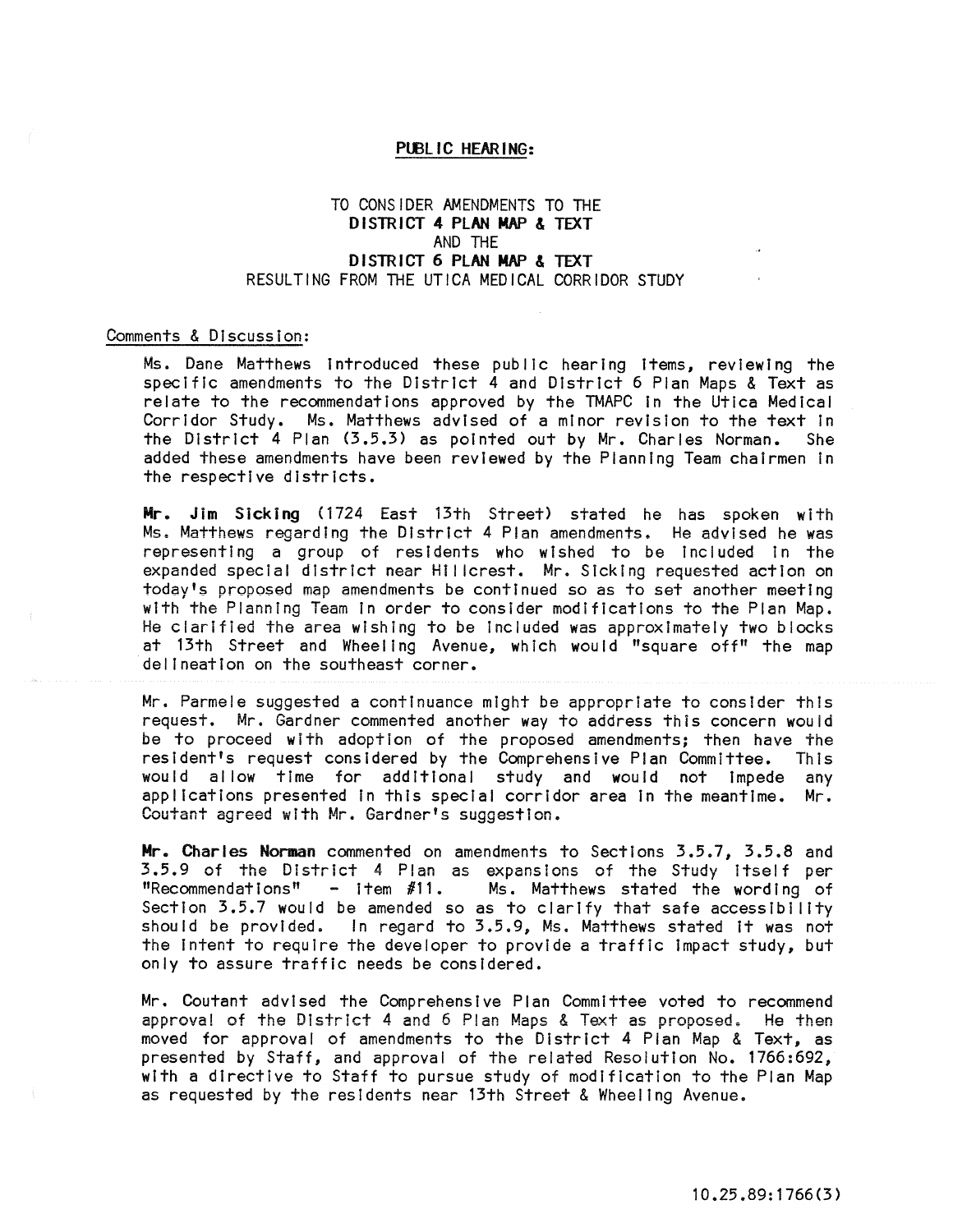### TMAPC ACTION: 7 members present

On MOTION of COUTANT, the TMAPC voted 7-0-0 (Coutant, Doherty, Draughon, Parmele, Selph, Wilson, Woodard, "aye"; no "nays"; no "abstentions"; Carnes, Kempe, Paddock, Randle, "absent") to APPROVE the Amendments to the District 4<sup>:</sup> Plan Map & Text and to ADOPT the related Resolution No.<br>1766:692, as recommended by Staff and which reflect the recommendations of the Utica Medical Corridor Study.

## TMAPC ACTION: 7 members present

On MOTION of COUTANT, the TMAPC voted 7-0-0 (Coutant, Doherty, Draughon, Parmele, Selph, Wilson, Woodard, "aye"; no "nays"; no "abstentions"; Carnes, Kempe, Paddock, Randle, "absent") to APPROVE the Amendments to the District 6 Plan Map & Text and to ADOPT the related Resolution No. 1766:693, as recommended by Staff and which reflect the recommendations of the Utica Medical Corridor Study.

## \* \* \* \* \* \* \*

# TO CONSIDER AMENDMENTS TO THE DISTRICT 2 PLAN MAP & TEXT RESULTING FROM THE PLAN UPDATE FOR THE EXTENS ION/LINCOLN/DUNBAR/CHEROKEE SECTORS

# Comments & Discussion:

Ms. Matthews introduced Mr. Bill Packard, consultant for the project, who briefed the TMAPC members on the proposed amendments to the District 2 Plan relating to Extension/L1ncoln/Dunbar/Cherokee Sectors. Mr. Packard explained the Plan update Included consideration of the goals and objectives expressed by the Tulsa Development Authority and submitted In a resolution for their Neighborhood Development Program (NDP). Ms. Matthews confirmed the NDP resolution was in conformance with the Comprehensive Plan, and advised their resolution also Included the previously approved amendments for the Osage/Emerson Sectors.

## TMAPC ACTION: 7 members present

On MOTION of COUTANT, the TMAPC voted 7-0-0 (Coutant, Doherty, Draughon, Parmele, Selph, Wilson, Woodard, "aye"; no "nays"; no "abstentions"; Carnes, Kempe, Paddock, Randle, "absent") to APPROVE the Amendments to the District 2 Plan Map & Text, and to ADOPT the related Resolution No.<br>1766:694, as recommended by Staff.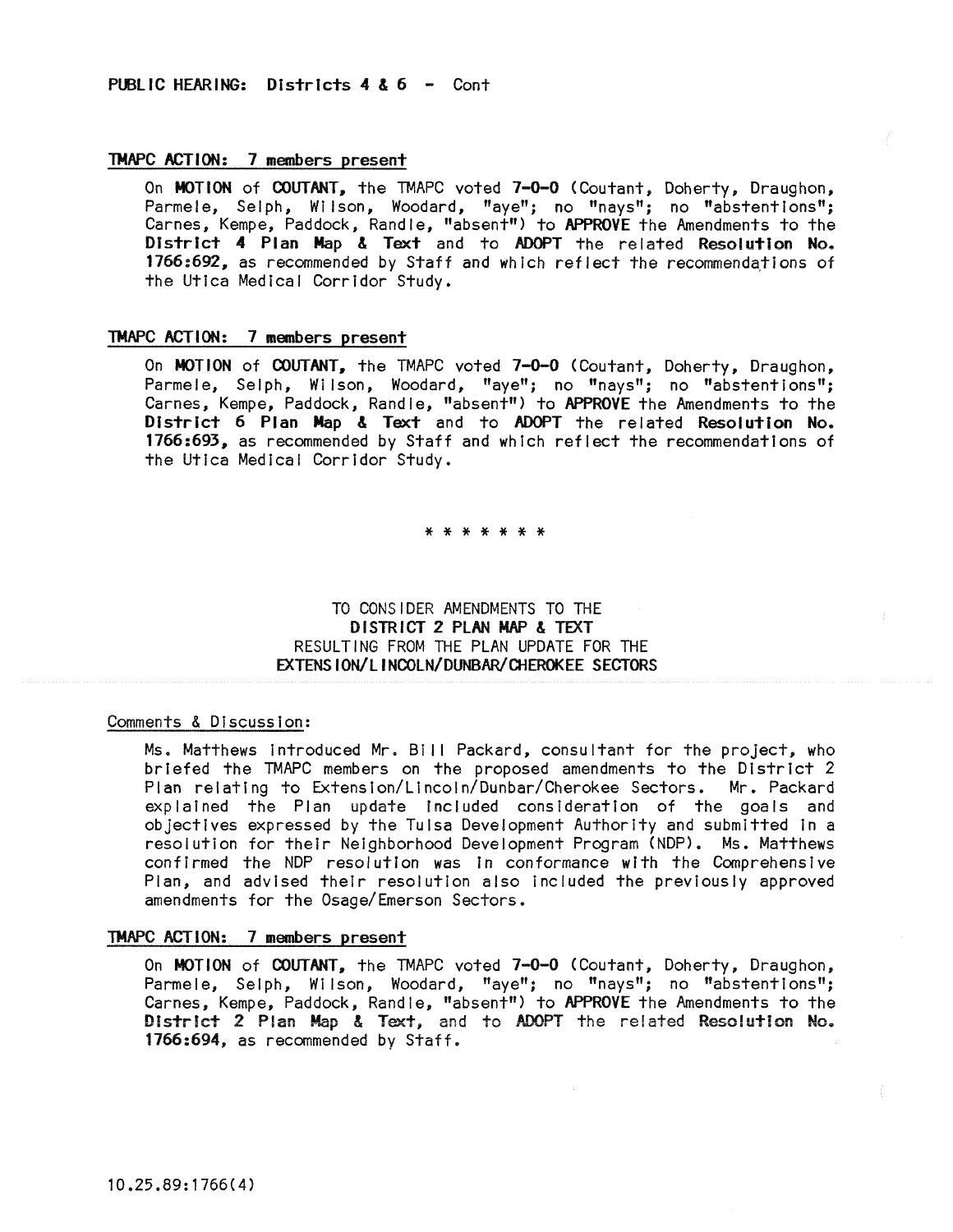### TMAPC ACTION: 7 members present

On MOTION of COUTANT, the TMAPC voted 7-0-0 (Coutant, Doherty, Draughon, Parmele, Selph, Wilson, Woodard, "aye"; no "nays"; no "abstentions"; Carnes, Kempe, Paddock, Randle, "absent") to APPROVE the Resolution submitted by the Tulsa Development Authority for the Neighborhood Development Program for the Extension/Lincoln/Dunbar/Cherokee Sectors and the Osage/Emerson Sectors of District 2, as confirmed by Staff to be In conformance with the Comprehensive Plan.

#### ZON ING PUBLIC HEARING:

Application No.: Z-6263 & PUD 455 Applicant: Moody (HBM 71) Location: North of East 71st Street & South Yale Avenue Date of Hearing: October 25, 1989 Presented to TMAPC by: Mr. John Moody, 7666 East 61st, #240 (254-0626) Present Zoning: OM Proposed Zoning: CS

## Relationship to the Comprehensive Plan:

The District 18 Plan, a part of the Comprehensive Plan for the Tulsa Metropolitan Area, designates the subject property Special District #2 (hospital medical and related activities, office activities, commercial shopping activities, residential activities, and cultural activities) and Development Sensitive.

According to the Zoning Matrix, the requested CS District may be found In accordance with the Plan Map. All zoning districts are considered may be found In accordance with Special Districts guidelines. The plan also recommends that Development Sensitive areas, to the maximum extent warranted, remain essentially undeveloped.

## Staff Recommendation: Z-6263

Site Analysis: The subject tract Is approximately 3.53 acres In size and located north of the northeast corner of East 71st South and South Yale Avenue. It Is wooded, steeply sloping, vacant except for a partially constructed storm water detention pond adjacent to Yale Avenue and Is zoned OM.

Surrounding Area Analysis: The tract is abutted on the north by both vacant property and an office building zoned OM; on the east by vacant property zoned OM; on the south by vacant property zoned OM and PUD 260-A; and on the west by vacant property zoned OM.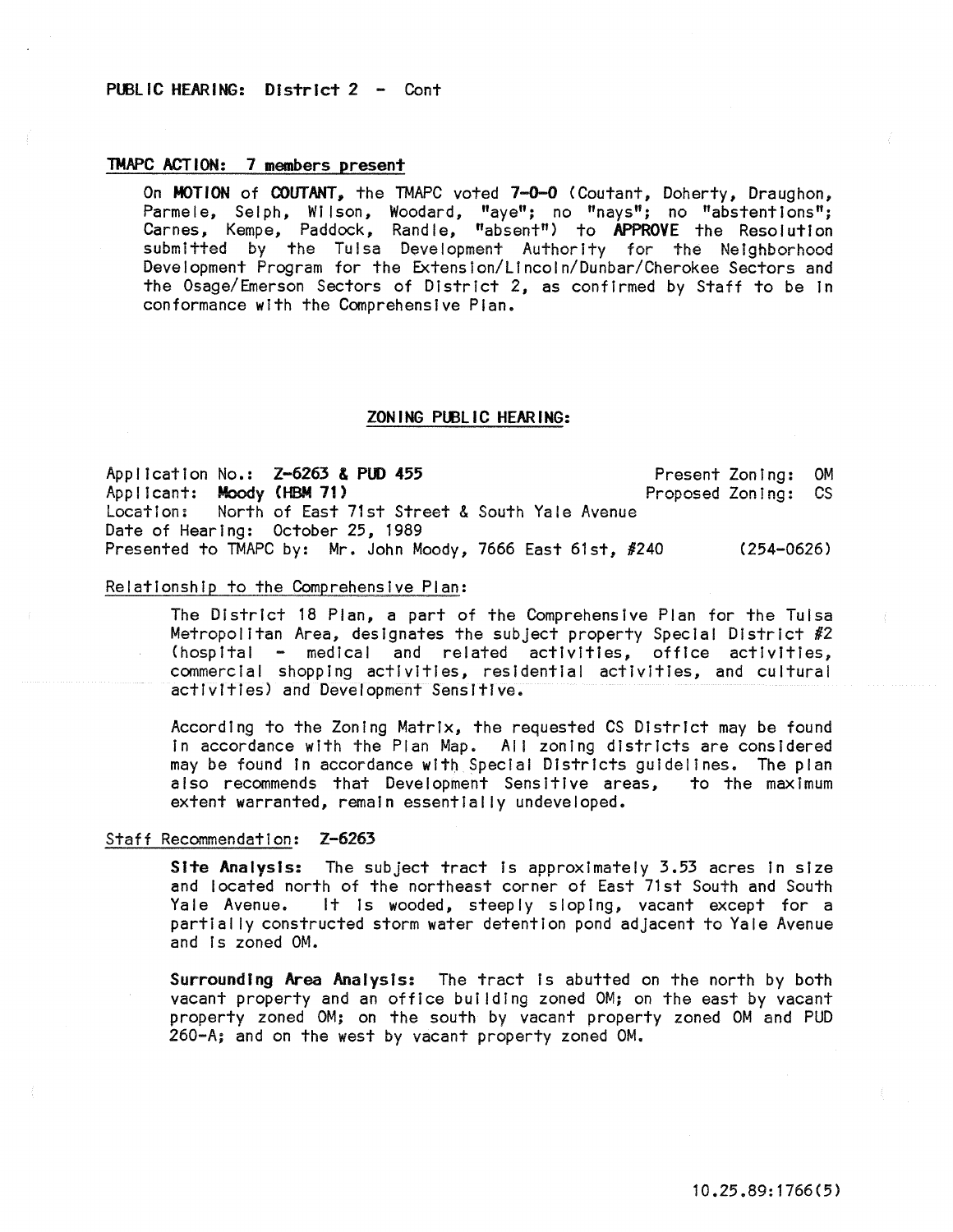ZonIng and BOA Historical Summary: Commercial zonIng has been approved at the northeast corner of 71st Street and Yale Avenue (approxImately 400' x 450') with a companion PUD. Commercial CS zoning and PUD 429 was approved at the northwest corner of Canton Avenue and 71st Street.

Conclusion: Although the tract to the south Is an office/commercial PUD, the only commercial activity al lowed by the PUD is restaurant use wIth accessory bar. Staff Is not supportive of commercIal zoning for the subject tract which would extend commercial zoning more than 1000 feet north of the intersection. Staff also finds the requested Staff also finds the requested commercial zoning to be contrary to the primary Comprehensive Plan designation for hospital=medlcal uses and Development Sensitive.

Therefore, Staff recommends DENIAL of CS zoning for Z-6263.

#### Staff Recommendation: PUD 455

The applicant is proposing a retal I shoppIng and restaurant development on a 4.7 acre tract 660 feet north of the northeast corner of 71st Street South and Yale Avenue. The District 18 Plan designates this area Special District 2 and Development SensItive. Special District 2 Is proposed to be limited to hospital-medical and related activities, office, commercial shopping, residential and cultural actIvities. The Plan also states that Development Sensitive areas be given special attention during the review process and be highlighted in all development proposals. The proposed PUD appears to give no special attention to the steep slopes (15% to 25%) on the site.

The proposal Is for a standard looking restaurant and shopping center with a detention pond between this development and Yale Avenue. !f the PUD were developed In this manner, the entire tract would need to be either cut away or filled producing a need for massive retaining walls to keep adjacent land from collapsing onto the tract. Virtually all existing<br>trees on the tract would be lost as well. This is why the area was trees on the tract would be lost as well. Identified as Development Sensitive. Commercial development of this type necessitates the total destruction of the natural envIronment on a steeply sloped site such as thIs. Because of this, Staff does not support the proposed CS zoning on a portion of the tract nor the proposed design and uses In the PUD. We believe the existing OM zoning provides reasonable use of the subject property more in harmony wIth the Comprehensive Plan and topography.

Therefore, Staff recommends DENiAl of PUD 455.

### Comments & Discussion:

In response to Ms. Wilson, Mr. Stump confirmed the subject tract did not abut CS zoning as the tract was completely surrounded by OM. Mr. Parmele asked if any of the tract would fall into the typical Type III Node. Mr. Gardner answered that a portion of the southern boundary that would be the difference between 660' and 808' (I.e. 148').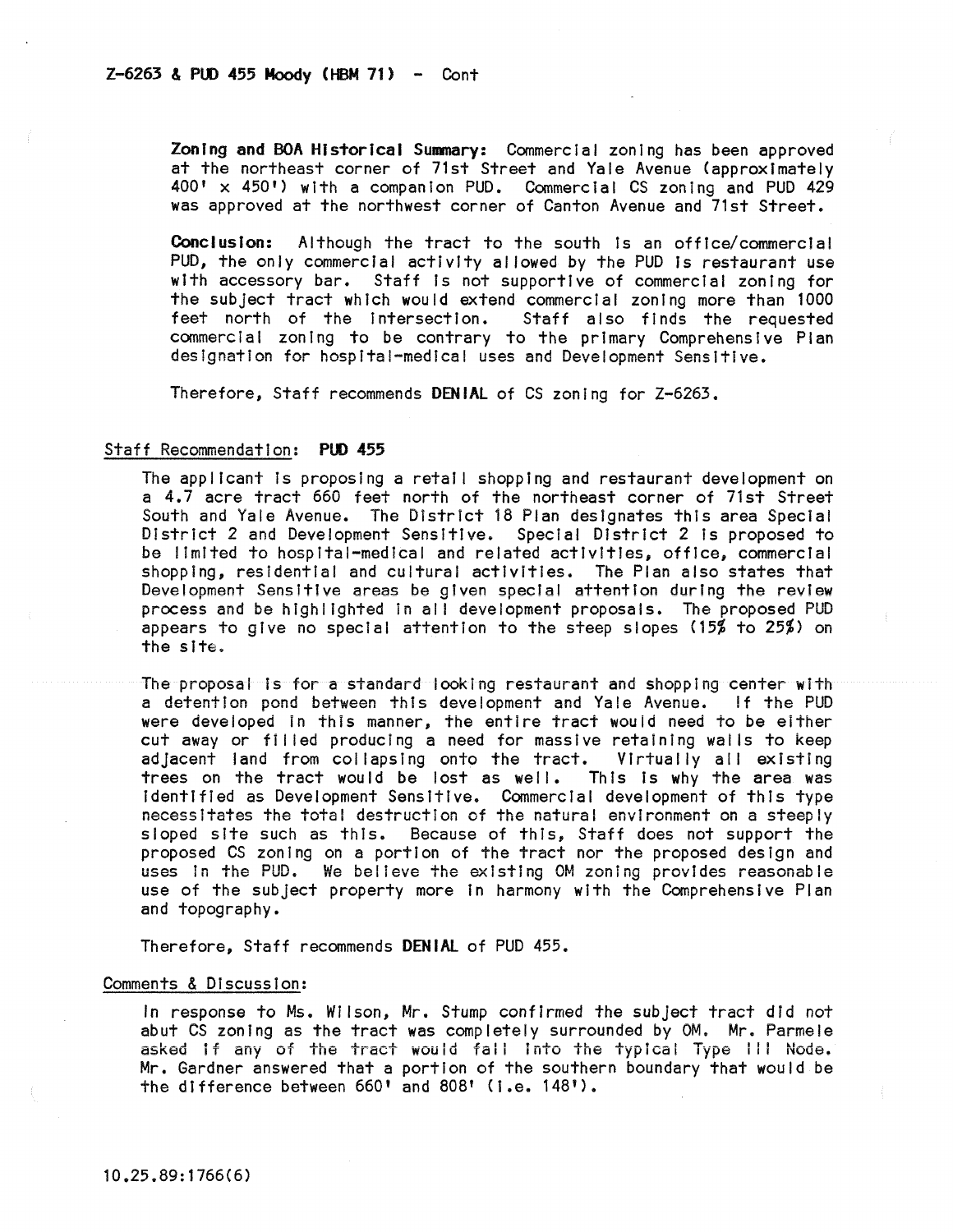### $Z-6263$  & PUD 455 Moody (HBM 71) - Cont

### Applicant's Comments:

Mr. John Moody, representing HBM 71, reviewed the proposed layout, emphasizing the access to the site was on the northern edge off of 68th<br>Street. Mr. Moody also reviewed the history of this tract and the Mr. Moody also reviewed the history of this tract and the surrounding area as to zoning and development activity, noting that that some of the adjacent PUD has not been developed. Mr. Moody commented the applicant has attempted to present a PUD which considered the existing conditions as to land use and physical conditions. If developed under the present OM zoning an office building of 116,979 square feet would be permitted. Mr. Moody stressed that their proposed PUD contained only a<br>total of 30.900 square feet of building floor area (a 74% reduction). He total of 30,900 square feet of building floor area (a 74% reduction). stated the applicant was well aware of the topography and detention<br>concerns during development of this PUD. In regard to flooding and concerns during development of this PUD. drainage, Mr. Moody advised their proposal has been reviewed and preliminarily approved by Stormwater Management. He reviewed the various alternatives considered for location of the required detention pond. Placing the detention along Yale Avenue offered a substantial benefit In terms of considering landscaping and the development sensitive (not prohibited) nature of the area. If developed under OM zoning, Mr. Moody commented the only way to develop the property, without doing extensive grading, cutting and filling, would be to build a high-rise structure with structural parking. He stated that in the City of Tulsa this approach would cause rental rates to be so high that the project would not be economically feasible and financing would be unobtainable. Therefore, the alternative remains to be construction of smaller buildings such as proposed in the PUD. He stated he felt their proposal was the best solution under the present and foreseeable future economic conditions in Tuisa. Mr. Moody stressed the 150' landscaped setback offered by their proposal, which Included replacement of the trees removed for grading, etc. He reviewed the landscaping standards proposed In the PUD which he felt offered unique advantages for retail.

Mr. Moody amended the application to request no CS zoning greater than 1,000' from the centerline of the 71st & Yale Intersection. If approved for CS at 1,000', he felt this would balance the 1,000' CS zoning to the east and would be consistent with the Development Guidelines for 15 acres at the intersection of two primary arterial streets (Type III Node).

In summary, Mr. Moody stated he felt that the proposal, as submitted, was the best plan available considering current conditions, the serious constraints imposed by the detention requirements, and the fact that OM has been In place for 14+ years and does not appear to be a reasonable alternative for development of this site.

Mr. Wayne Alberty, consultant for the project, and Mr. Milton Berry, one of the property owners of the tract, both answered questions from the Commission regarding landscaping, detention, etc.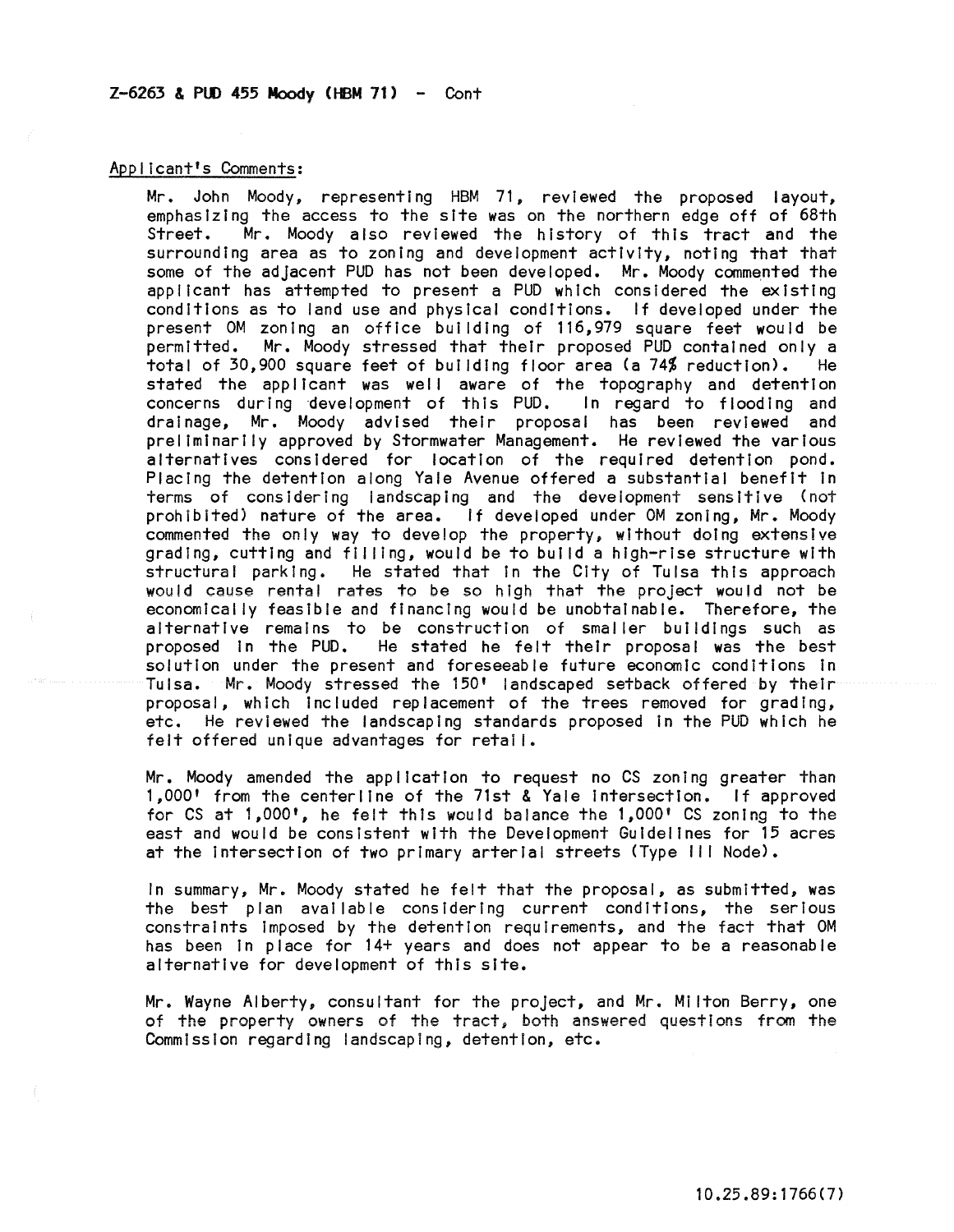#### TMAPC Review Session:

Mr. Coutant advised he had an Indirect conflict of Interest tn this matter and would be abstaining.

Chairman Doherty expressed concern that the landscaping would survive the needed cuts, grading, etc. In response to Chairman Doherty, Staff reviewed the PUD development standards submitted by the applicant, which were not submitted to the TMAPC since the Staff recommendation was for denial of the zoning and PUD.

Mr. Parmele stated he felt the Development Sensitive portion of this tract would eventually have to be addressed regardless of how It was going to be developed. He commented he liked the appearance of this site plan as he did not feel developing a portion of the tract CS to be inappropriate. Therefore, he moved for approval of CS zoning on the south 130' of the tract, withholding transmittal of these minutes to the City Commission pending approval of the related PUD.

Ms. Wilson asked Staff's feeling on the motion for CS zoning on a portion of the tract. Mr. Gardner stated the topography question remained with regard to one story commercial structures versus mid-rise or high-rise office structures. If approved per the motion, Staff would look at this from the standpoint of commercial uses.

Chairman Doherty commented he has not seen enough of the PUD to be able to vote on It at this time. However, he would support the motion with the understanding that this was, more or less, contingent upon approval of a final PUD at a later hearing. Commissioner Selph concurred with Chairman Doherty's comments, adding he could support the motion as he was Intrigued by the app!lcant's proposed depth of landscaping, etc.

Ms. Wilson stated she would vote against the zoning as she was not convinced that taking a structure that would have been high-rise and then just spreading It over existing topography would be of any benefit to the environment. Mr. Parmele commented that he felt several trees had to be cut to accommodate St. Francis and the Warren Foundation development, and that sometimes the City requires lower grades to be accessible to streets. Further, he did not feel It was a matter of losing trees, but a matter of the quality of development that could be placed on the site, with review through the PUD process.

## TMAPC ACTION: 7 members present

On MOTION of PARMELE, the TMAPC voted 4-2-1 (Doherty, Parmele, Selph, Woodard, "aye"; Draughon, Wilson, "nay"; Coutant, "abstaining"; Carnes, Kempe, Paddock, Randle, "absent") to APPROVE Z-6263 Moody (HBM 71> for CS Zoning on the south 130' of the tract, withholding transmittal of these minutes to the City Commission, pending approval of the related PUD 455.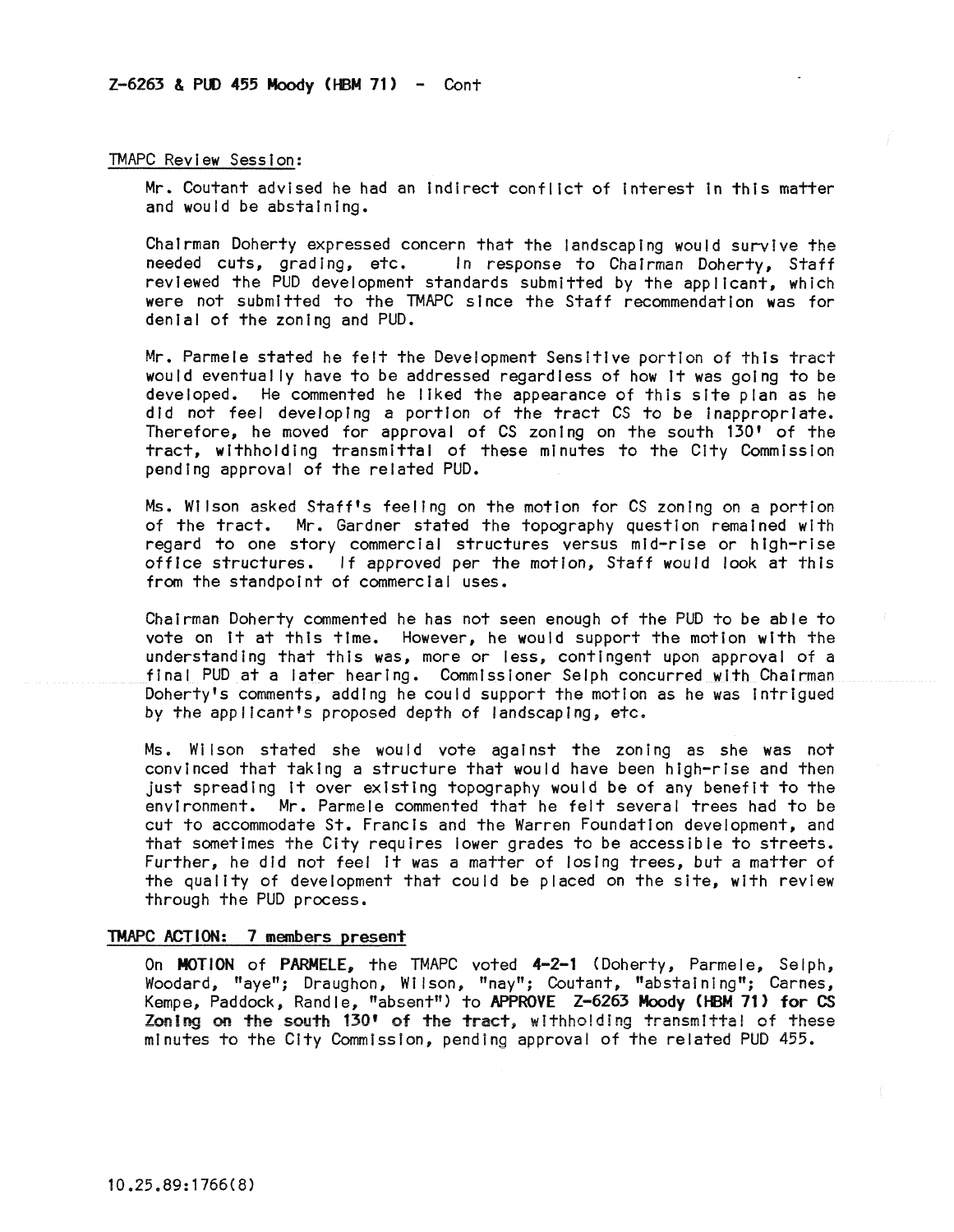### Legal Description:

CS Zoning: (from the centerline of 71st Street) Commencing at the southwest corner of Section 3, thence due north along the west line of said Section 3 a distance of 661.01' to a point; thence S 89°49'36" E a distance of 494.91' to a point; thence N 00°00'17" E a distance of 130.0' to a point thence N 89 $^{\circ}$ 49'36" W a distance of 494.91' to a point; thence due south and paral lei with the west line of said Section 3 a distance of 130.0' to the POB.

## TMAPC ACTION: 7 members present

On MOTION of PARMELE, the TMAPC voted 4-2-1 (Doherty, Parmele, Selph, Woodard, "aye"; Draughon, Wilson, "nay"; Coutant, "abstaining"; Carnes, Kempe, Paddock, Randle, "absent") to CONTINUE Consideration of PUD 455 Moody (HBM 71) until Wednesday, November 8, 1989 at 1:30 p.m. in the City Commission Room, City Hall, Tulsa Civic Center.

#### \* \* \* \* \* \* \*

Application No.: Z-6264 & PUD 456 Applicant: Aiberty (Retherford) Present Zoning: RS-3 Proposed Zoning: OL Location: East side of Memorial Drive at East 77th Street Date of Hearing: October 25, 1989 Presented to TMAPC by: Mr. Wayne Alberty, 4325 East 51st St., #115 (492-6691)

#### Relationship to the Comprehensive Plan:

The District 18 Plan, a part of the Comprehensive Plan for the Tulsa Metropolitan Area, designates the subject property Low intensity = No Specific Land Use and Linear Development (PUD required).

According to the Zoning Matrix, the requested OL District may be found In accordance with the Plan Map if accompanied by a PUD.

### Staff Recommendation: Z-6264

Site Analysis: The subject tract Is approximately 18.33 acres In size and located south of the southeast corner of East 77th Street and South Memorial Drive. It Is nonwooded, gently sloping, contains a single-family dwel ling and Is zoned RS-3.

Surrounding Area Analysts: The tract Is abutted on the north by a nursing home zoned AG and an unoccupied medical office with vacant property zoned RM-1 and PUD 359; on the east and west by single-family residences zoned RS-3; on the south by vacant property zoned AG.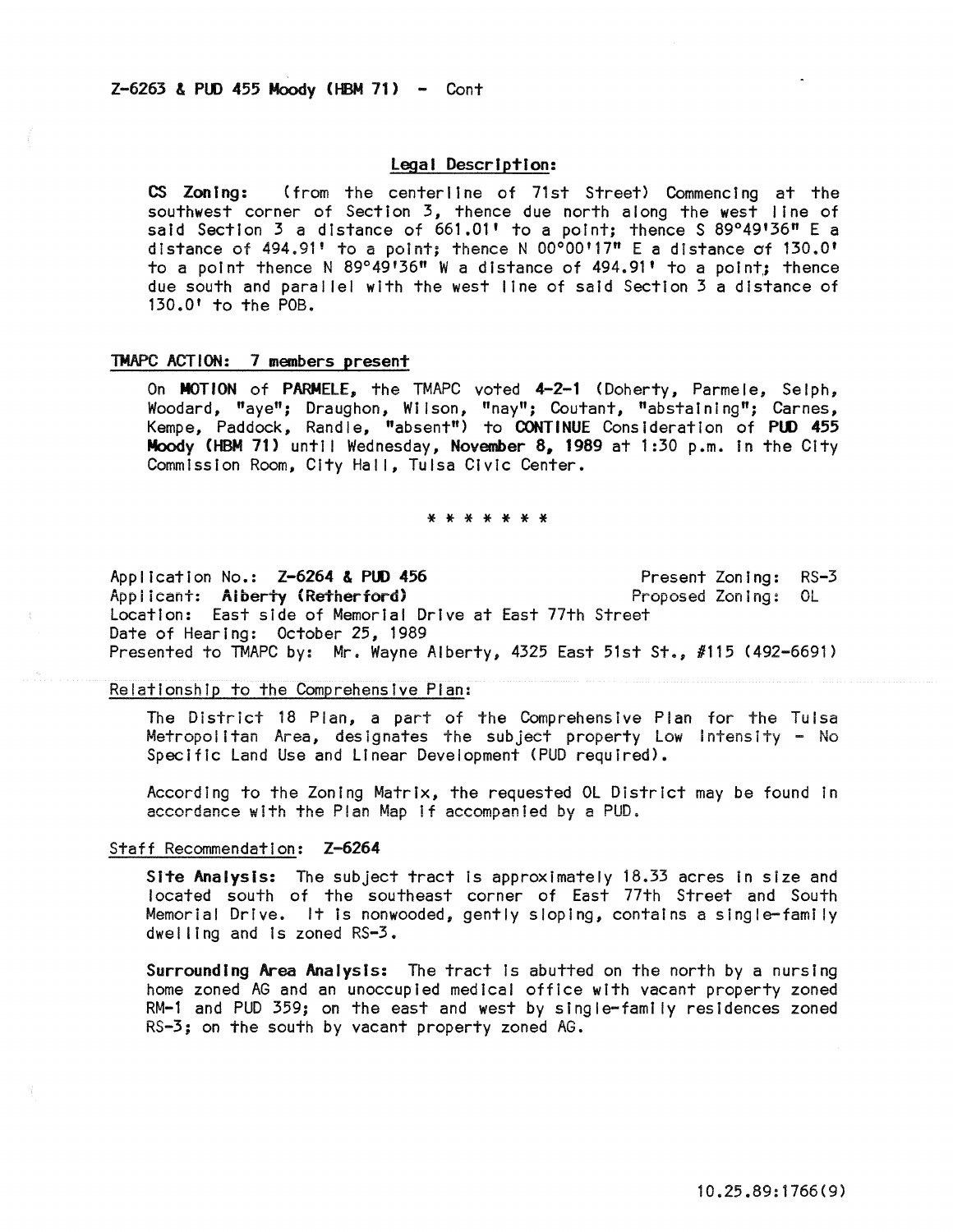Zoning and BOA Historical Summary: Office zoning has been approved In the area to a 1,320' depth from Memorial Drive, but with an accompanying PUD.

ConclusIon: Based on the Comprehensive Plan and existing zoning patterns In the area, Staff can support the requested rezoning when accompanied by a PUD. Staff finds It Important to protect the slngle-fami Iy abutting the tract and also to control access.

Therefore, Staff recommends APPROVAL of the OL zoning with the companion PUD 456.

#### Staff Recommendation: PUD 456

The applicant Is proposing a low Intensity single story office subdivision on a twenty acre tract on the east side of Memorial Drive at 78th Street. There is also a request to rezone the tract from RS-3 to OL (Z-6264) accompanying the PUD. The Comprehensive Plan designates the tract Low **IntensIty - Linear Development Area on the west 1000' and Low Intensity** <sup>~</sup> No Specific Land Use on the remaining 320'. The PUD would limit uses to those al lowed by right in the OL district and the maximum but Iding height would be one story. A screening fence is proposed along the east boundary of the tract adjacent to the residential area. The conceptual layout also proposes the tract be subdivided Into 25 separate lots for office development. The conceptual layout proposed is unimaginative and appears to be an attempt to maximize the number of lots rather than produce an attractive design which would be a asset to Tulsa. Redesign of this lot layout is recommended at the Detail Site Plan stage.

Staff does, however, find the uses and Intensities of development proposed to be In harmony with the spirit and Intent of the Code. Based on the fo! lowing conditions, Staff finds PUD 456 to be (1) consistent with the Comprehensive Plan; (2) In harmony with the existing and expected development of surrounding areas; (3) a unified treatment of the development possibi Iities of the site and; (4) consistent with the stated purposes and standards of the PUD Chapter of the Zoning Code.

Therefore, Staff recommends APPROVAL of PUD 456 subject to the fol lowing conditions:

- 1) The applicant's Outline Development Plan and Text be made a condition of approval, unless modified herein.
- 2) Development Standards:

| Site Area (Gross): | $20.0$ acres           | 871,200 sf                                                                |
|--------------------|------------------------|---------------------------------------------------------------------------|
| (Net):             | $18.3$ acres           | 797,148 sf                                                                |
| Permitted Uses:    | drive-in bank (Lot 1). | Principal and accessory uses permitted<br>by right in the OL District and |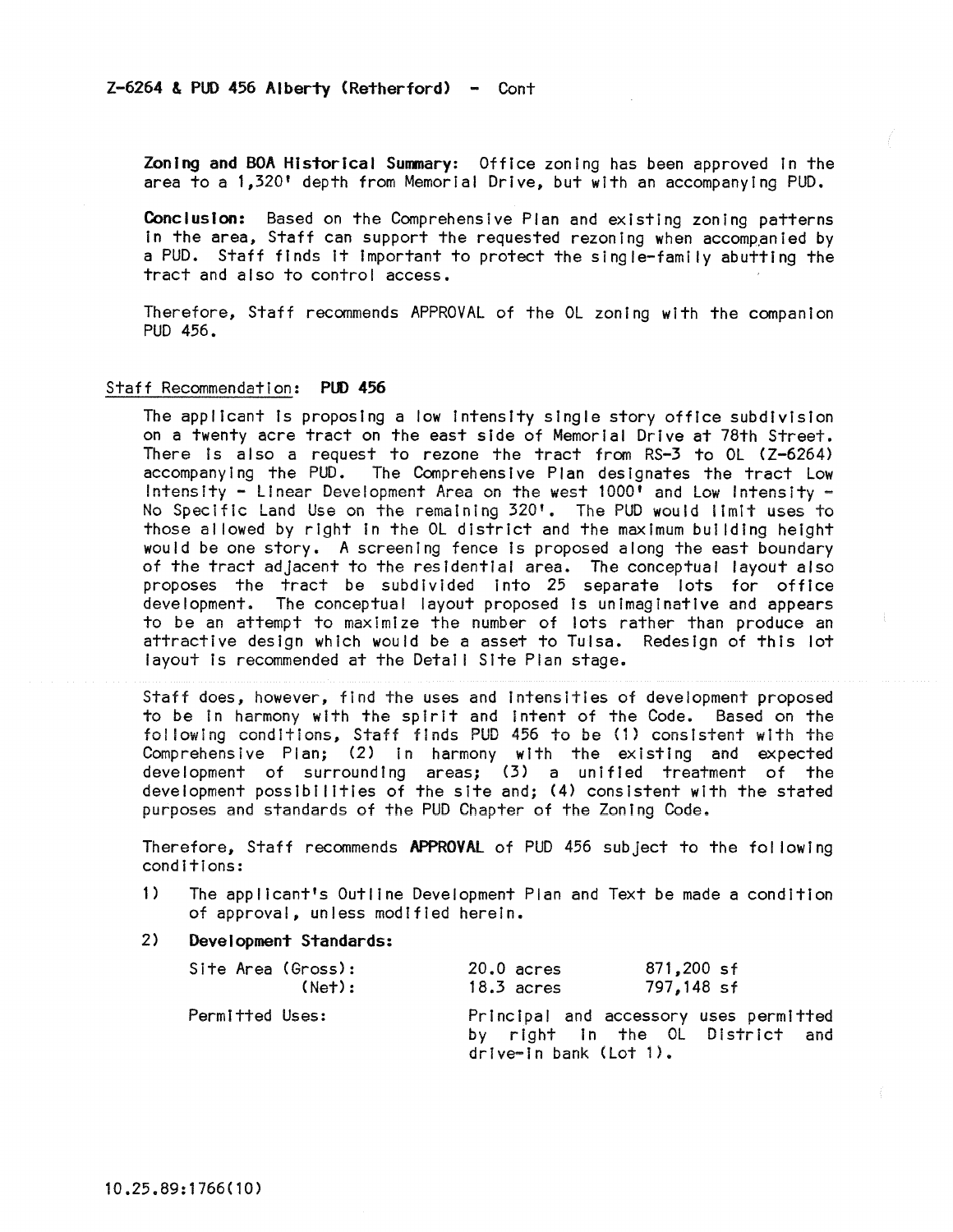Maximum Floor Area: Maximum Building Height: Minimum Building Setbacks: from *C/l* of Memorial Dr. from east property line from other property lInes MInimum Off-Street Setbacks: from east property line: from west property line: from other property lines MInimum Off-Street Parking: Minimum Internal landscaped Open Space: for entire PUD (net) for each lot (net) **on east property line**  on west property line 199,287 sf One Story 160' 60' (25%) 20' (Interior or exterior) 25' 10' 5' (Interior or exterior) 4 per 1000 sf of Gross Floor Area 20% 20% 25' wide !andscaped buffer 10' wide landscaped area

Signs:

One monument sign per lot which Identifies the offices on that lot not to exceed **4'** In height and 8' In length with a brick or stone facade is permitted.

Wall signs other than signs meeting the requirements of 1221.3.D are not permitted.

- 3) No zonIng clearance permit shall be Issued wIthIn the Planned Unit Development until a Detail Site Plan has been submitted to the TMAPC and approved as being in compliance with the approved PUD Development Standards.
- 4) A Detail Landscape Plan shall be submitted to the TMAPC for review and approval. A landscape architect registered in the State of Oklahoma shall certify to the zoning officer all required landscaping and screening fences have been installed in accordance with the approved landscape plan prior to issuance of an Occupancy Permit. The landscaping materials required under the approved Plan shall be maintained and replaced as needed, as a continuing condition of the granting of an Occupancy Permit.
- 5) The Department of Stormwater Management or a Professional Engineer registered In the State of Oklahoma shall certify that all required stormwater drainage structures and detention areas have been Instal led tn accordance with the approved plans prior to Issuance of an occupancy permit.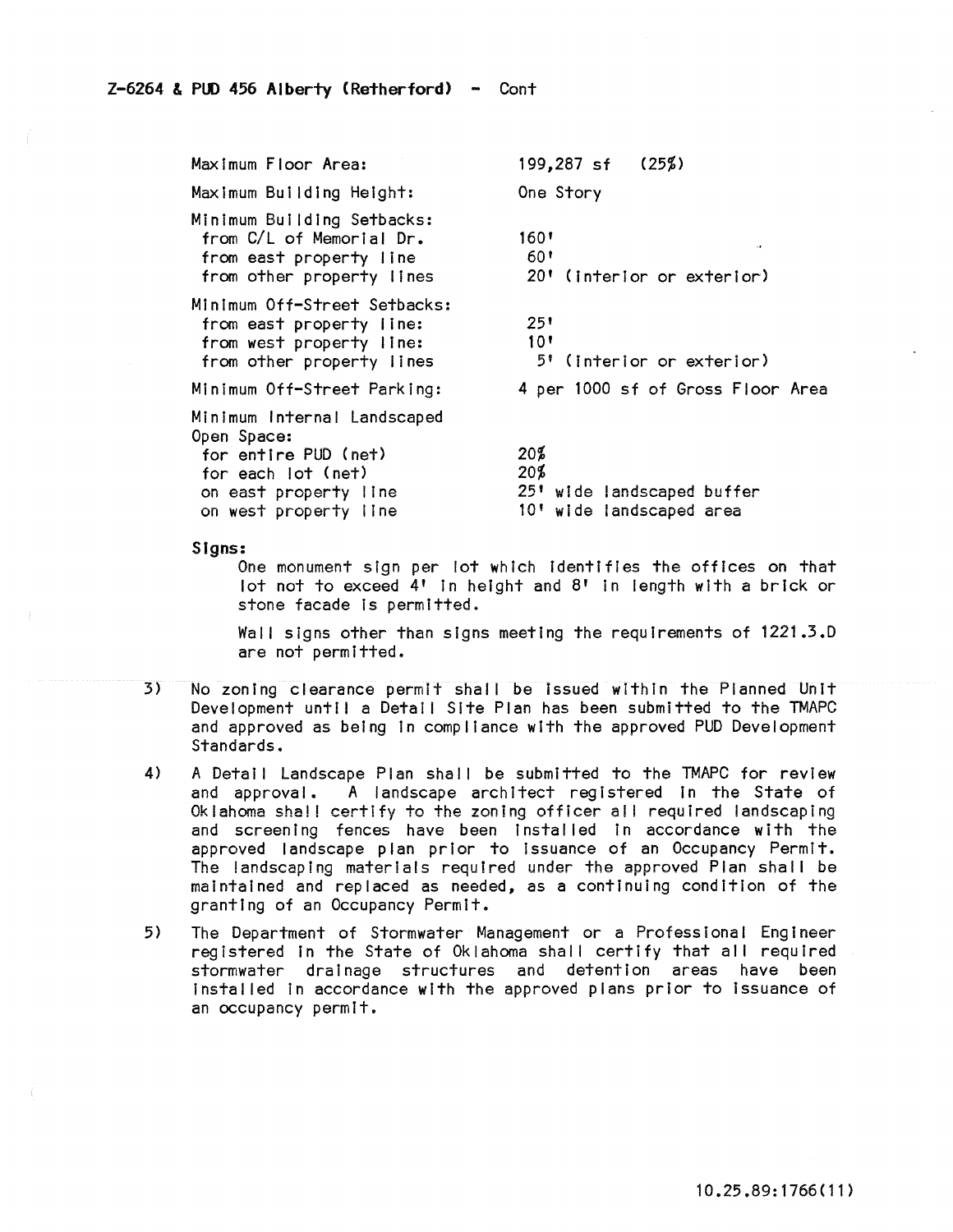- 6) That no Building Permit shall be issued until the requirements of Section 260 of the Zoning Code has been satisfied and approved by the TMAPC and fl led of record In the County Clerk's office, Incorporating within the Restrictive Covenants the PUD conditions of approval, making City of Tulsa beneficiary to said Covenants.
- 7) All trash and mechanical equipment areas shall be screened from public view.
- 8) All parking lot lighting shall be directed downward and away from adjacent residential areas. Light standards shall be limited to a maximum height of 12 feet.
- 9) Major revisions to the conceptual layout shall be made at the Detail Site Plan stage in order to improve the design and asthetics qualities of the proposed development.
- 10) A wood screening fence with masonry posts which compiles with Section 250 of the Tulsa Zoning Code shall be constructed along the eastern boundary of the PUD.

NOTE: Staff advised that condition  $\#7$  may need to be amended to stipulate ground-mounted equipment only, otherwise the two story abutting residential subdivision could be looking down at roof-mounted equipment In this one story office subdivIsion.

Applicant's Comments:

Mr. Wayne Alberty, representing the property owner, stated agreement with the favorable recommendation by Staff. He reviewed the concepts of the proposed office subdivision, noting the Inclusion of restrictive covenants and other similarities with residential subdivIsions. He submitted the PUD text and reviewed the layout, screening, landscaping. Mr. Alberty stated the only item for discussion in the PUD involved condition #9 as the applicant did not anticipate any revision at this time In regard to the street layout.

Mr. Parmele inquired as to how the applicant proposed to maintain the watercourse which runs across the front part of this tract of land. Mr. Alberty advised he anticipates this being within an enclosed structure and he reviewed the easement provisions to accommodate the watercourse. He added these plans have been preliminarily approved by Stormwater Management at this point.

In reply to Ms. Wilson regarding the fencing around the project, Mr. Alberty assured the applicant would meet any city requirements Imposed.

## TMAPC Review Session:

In response to Chairman Doherty, Mr. Gardner reviewed the setback provisions for office development. In regard to this particular office development project, Mr. Gardner added elevations, overland drainage, etc. were considerations which drastically change the current map drawing.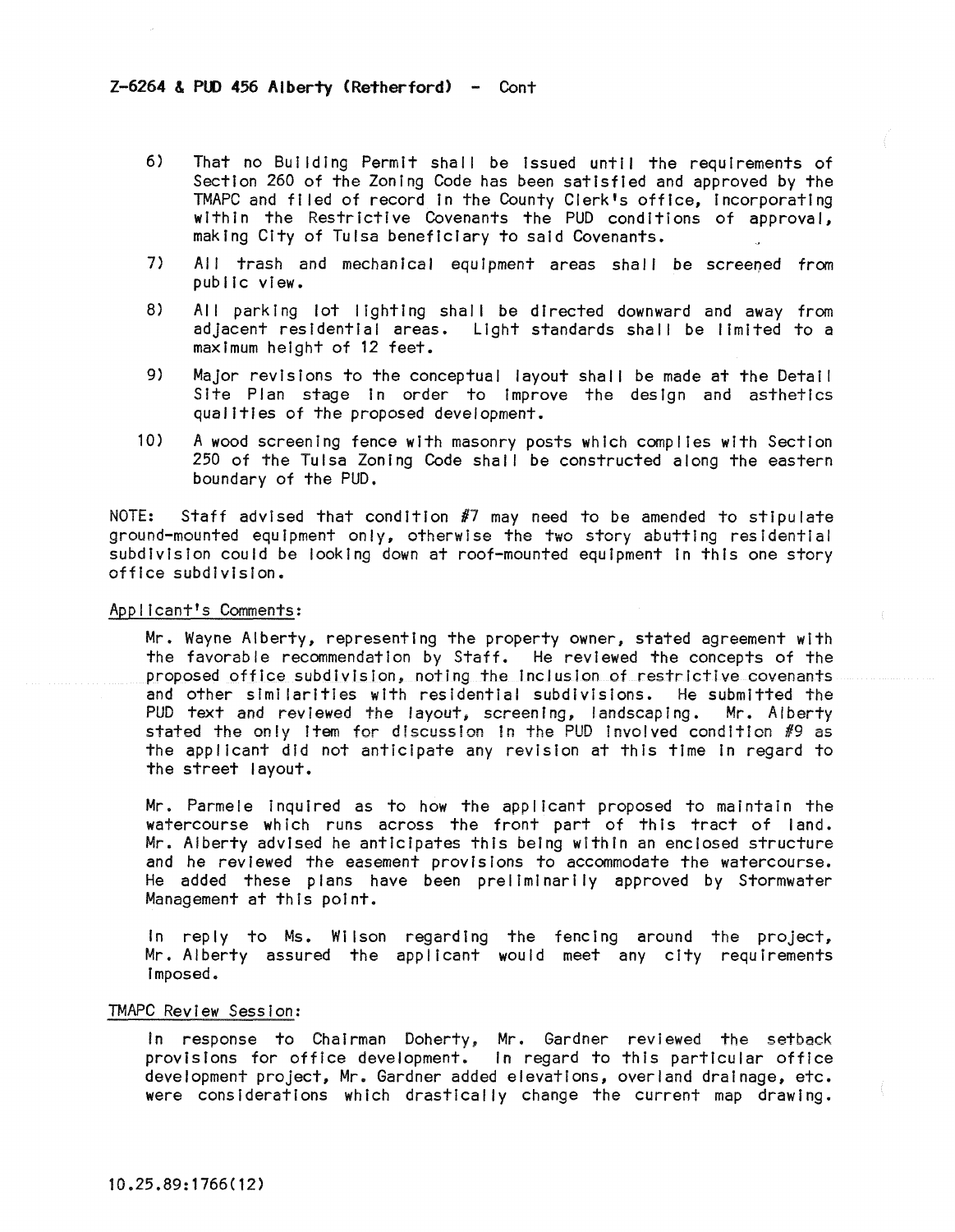Chairman Doherty remarked he had a problem approvIng a PUD which might change substantially. Further, It appeared to him that this could be a "straight subdivision", and he questioned why the PUD approach was taken. Mr. Gardner stated the PUD was submitted due to the depth to which the applicant wished to extend the office zoning. Additionally, the applicant wished to extend the office zoning. Additionally, the Comprehensive Plan requires a PUD must be filed for a Low Intensity Linear Development Area (LDA). Mr. Gardner commented a portion of the development concerns could be addressed at the time of detail site, landscaping, sign plans submittal.

Mr. Parmele stated opposition to the depth of zoning proposed considering this was in an LDA, since other LDA's restrict zoning to 330' or 660'. The PUD was fl led only to comply with the LDA standards and was proposing almost the maximums possible. He commented he would rather see a lesser depth of zoning with a PUD that would show more open space and less "concrete". Mr. Parmele added he did not feel "we are getting what we Intended when we approved Linear Development Areas". Mr. Alberty clarified the concept plan on review was filed prior to the PUD; therefore, In all Instances the PUD conditions would prevail. Mr. Alberty added that the only item he took exception to was the street layout, which was essentially the same as shown on the concept drawing.

Mr. Parmele asked Mr. Alberty his feelings on a 660' zoning depth and any Impact this might have on densities, or was this an "all or none" situation. Mr. Alberty answered the applicant was not needing the OL density "all the way to the rear" of the project as they could live with the density calculation permitting the 199,000 square feet requested. He reiterated that each Individual lot has not yet been designed, therefore, they were not sure where the flexibility might be. Mr. Alberty stated the applicant could accommodate a reduction of the OL zoning, provided they still get to develop the entire property with office. Discussion followed on various alternatives In regard to the zoning depth and density Issue.

After consulting with his client, Mr. Alberty commented the applicant emphatically felt the requested 199,000 square feet was needed in terms of the overall office concept. The primary reason being there was no stub street and no opportunity to develop any residential on the back portion of the tract. The applicant has checked with lending Institutions, and no one would finance accessing an office development through residential. Therefore, Mr. Alberty stated they felt the entire 18.3 acre tract should be developed for office use.

The Commission members expressed views on this being the first development In this LDA, and reiterated their feelings on the depth/density considerations. Mr. Parmele moved for approval of OL zoning only on the west 330' of the tract, denying OL on the balance; and withholding transmittal of these minutes until such time as the PUD was modified. The TMAPC members voted unanimously in favor of this motion, and a motion to continue review of the PUD for 60 days.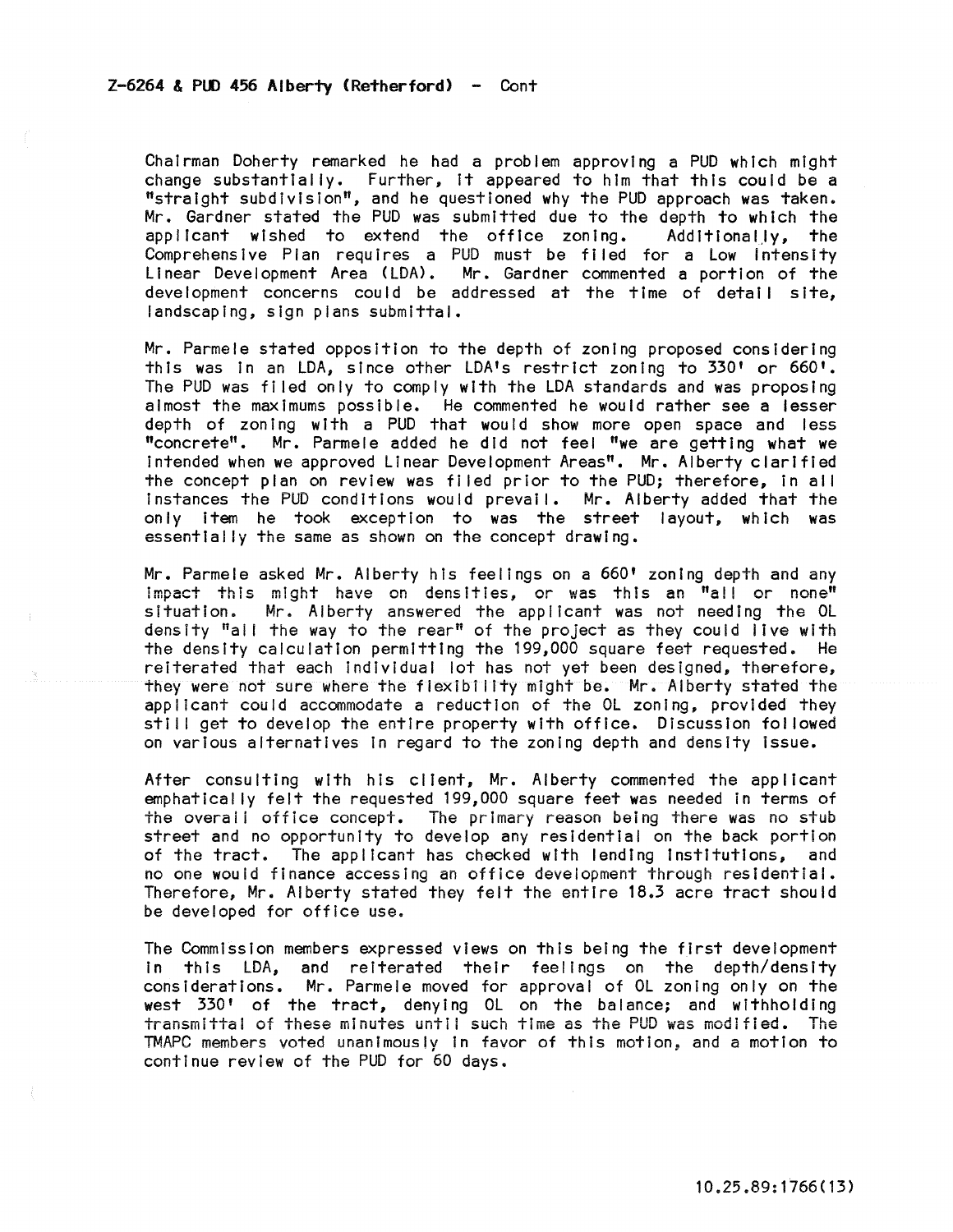Mr. Alberty advised he did not see how the project could be done with only 330' of OL zoning; therefore, a continuance of the PUD review mIght be moot at this point. He suggested a one week continuance to allow the applicant an opportunity to review the situation in order to determine if they want to pursue the PUD or request the TMAPC to take action as presented.

Mr. Linker suggested the TMAPC could vote to reconsider their action on the zoning and then continue the entire matter to a date certain. He added It appeared to be questionable whether there would be a PUD wIth the zoning and he was not sure the Commission really wanted the OL zoning wIthout the PUD.

On motion of Mr. Parmele, the TMAPC voted unanimously to reconsider the previous action, thereby nullifying the vote on OL zoning. Mr. Parmele then moved for a two week continuance with the understanding that the applicant would either wIthdraw or proceed based on the views expressed by the Commission members at this hearing.

## TMAPC ACTiON: 7 members present

On MOTION of PARMELE, the TMAPC voted 7-0-0 (Coutant, Doherty, Draughon, Parmele, Selph, Wilson, Woodard, "aye"; no "nays"; no "abstentions"; Carnes, Kempe, Paddock, Randle, "absent") to CONTINUE Consideration of Z-6264 & PUD 456 Alberty (Retherford) until Wednesday, November 8, 1989 at 1:30 p.m. in the City Commission Room, City Hall, Tulsa Civic Center.

### \* \* \* \* \* \* \*

Application No.: Z-6268<br>Applicant: Moody (Burlingame) Proposed Zoning: CS Applicant: Moody (Burlingame) Location: SE/c of East 21st Street & South 101st East Avenue Date of Hearing: October 25, 1989 (Continued to November 8, 1989; see Note) Presented to TMAPC by: Mr. John Moody, 7666 East 61st, SuIte #240 (254-0626)

NOTE: Due to a potential loss of quorum of the TMAPC, the applicant consented to a consideration for continuance of this case. An interested party in attendance also concurred with the suggested continuance, and Staff agreed to placing this as the first Item of business on the November 8th agenda.

### TMAPC ACT ION: 6 members present

On MOTION of PARMELE, the TMAPC voted 6-0-0 (Doherty, Draughon, Parmele, Selph, Wilson, Woodard, "aye"; no "nays"; no "abstentions"; Carnes, Coutant, Kempe, Paddock, Randle, "absent") to CONTINUE Consideration of Z-6268 Moody (Burlingame) untIl Wednesday, November 8, 1989 at 1:30 p.m. in the City Commission Room, City Hal I, Tulsa Civic Center.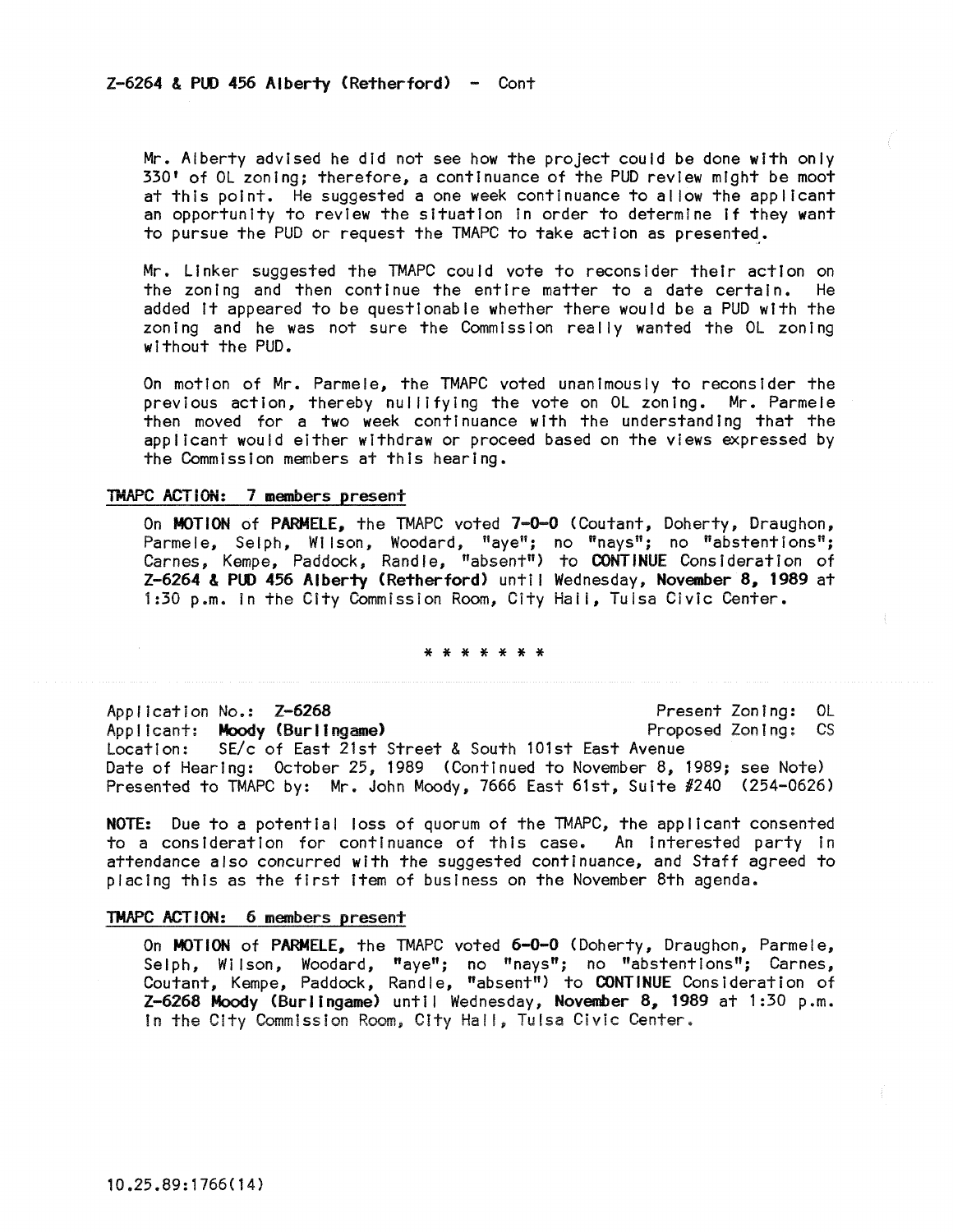### OTHER BUSINESS:

### PUO 342: Detail Sign Plan 240' west of the SW/c of 71st Street & Mingo Road

#### Staff Recommendation:

Staff has reviewed the proposed 25' high ground sign for Wembley Center on the 71st Street frontage of PUD 342 and finds It to comply with the Development Standards of the PUD. Since the sign Is proposed to be placed approximately 40' from a residential area (the elderly housing project to the west of the shopping center), a variance of the 150' setback requirement for ground signs wll I be needed from the Board of Adjustment (BOA). The applicant has already applied for this variance.

Staff recommends APPROVAL of the Detail Sign Plan in PUD 342 contingent upon the granting of a variance to the setback requirements by the BOA.

# TMAPC ACTION: 6 members present

On MOTION of PARMELE, the TMAPC voted 6-0-0 (Doherty, Draughon, Parmele, Selph, Wilson, Woodard, "aye"; no "nays"; no "abstentions"; Carnes, Coutant, Kempe, Paddock, Randle, "absent") to APPROVE the Detail Sign Plan for PUD 342 Mareburger, as recommended by Staff.

There being no further business, the Chairman declared the meeting adjourned at 4:06 p.m.

Date Approved Chairman

ATTEST: <u>Wit Wraughon</u>  $\overline{\text{Secretary}}$   $\overline{\mathscr{O}}$